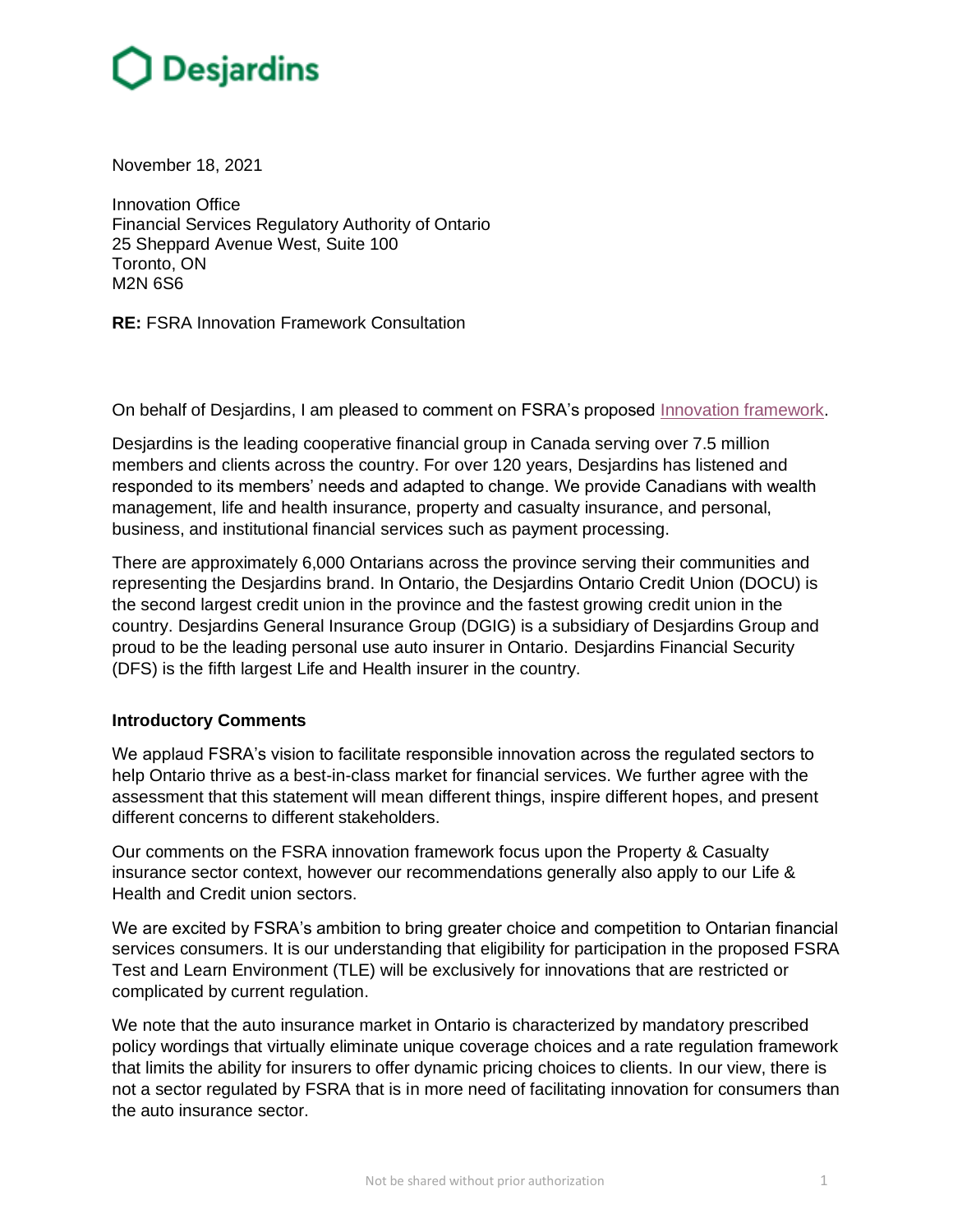Requiring insurers to offer identical auto insurance products not only diminishes innovation, choice, and competition for consumers but it also creates systemic risk.

Policy terms create expectations for coverage which form the basis of pricing and claim benefit responses. Court and Licence Appeal Tribunal (LAT) decisions are made involving cases with one plaintiff and one insurer with one set of facts, but they tend to affect all insurers because of the common contract language and common law doctrine of precedent. The impact often not only affects claim handling going forward but all similar cases going back in time.

When premiums rise, due to the higher than expected costs, this naturally causes consumer dissatisfaction. Since the standard policy is mandated by government, policy wording adjustments cannot immediately be made by insurers to create clarity and avoid price increases. Instead, a process of government advocacy begins that often requires years of effort to gain the necessary legislative or regulatory attention and resources.

This rigid environment does not exist in the property insurance market where, often the same P&C insurers, are empowered to create, and when necessary, quickly adjust their annual policy coverage and pricing terms, while including base consumer protection-focused statutory conditions as required by law.

We welcome, in concept, the amendment of section 15.1 of the Insurance Act for the purpose of establishing a regulatory sandbox. It enables the CEO of FSRA to issue exemption orders on an application, if, in the CEO's opinion, it would not be prejudicial to the public interest. However, the recently proclaimed [amendments](https://www.ontario.ca/laws/regulation/210704) provide a relatively narrow scope of auto insurance scenarios for which the CEO could offer exemptions.

Given the highly prescribed nature of the auto insurance regulatory environment and the great need for innovation, choice and competition, we recommend that the FSRA CEO's regulatory exemption power be wide enough to allow for the potential test of any proposed product coverage or pricing innovation.

Alternatively, instead of the need for permission for a participant to conduct pilots in the Test and Learn Environment regulatory tool, the Ministry of Finance and FSRA could modernize the auto insurance product and rate regulation frameworks to remove existing prescriptive rules to enable all existing insurers and new entrants to offer greater choice, competition and innovation to consumers in a responsible manner.

Failing to either significantly broaden the scope of the innovations eligible for TLE or eliminating the prescriptive nature of the current auto insurance product and rate regulation framework, we fear that our common goal of helping Ontario to thrive as a best-in-class market for financial services will not be achieved.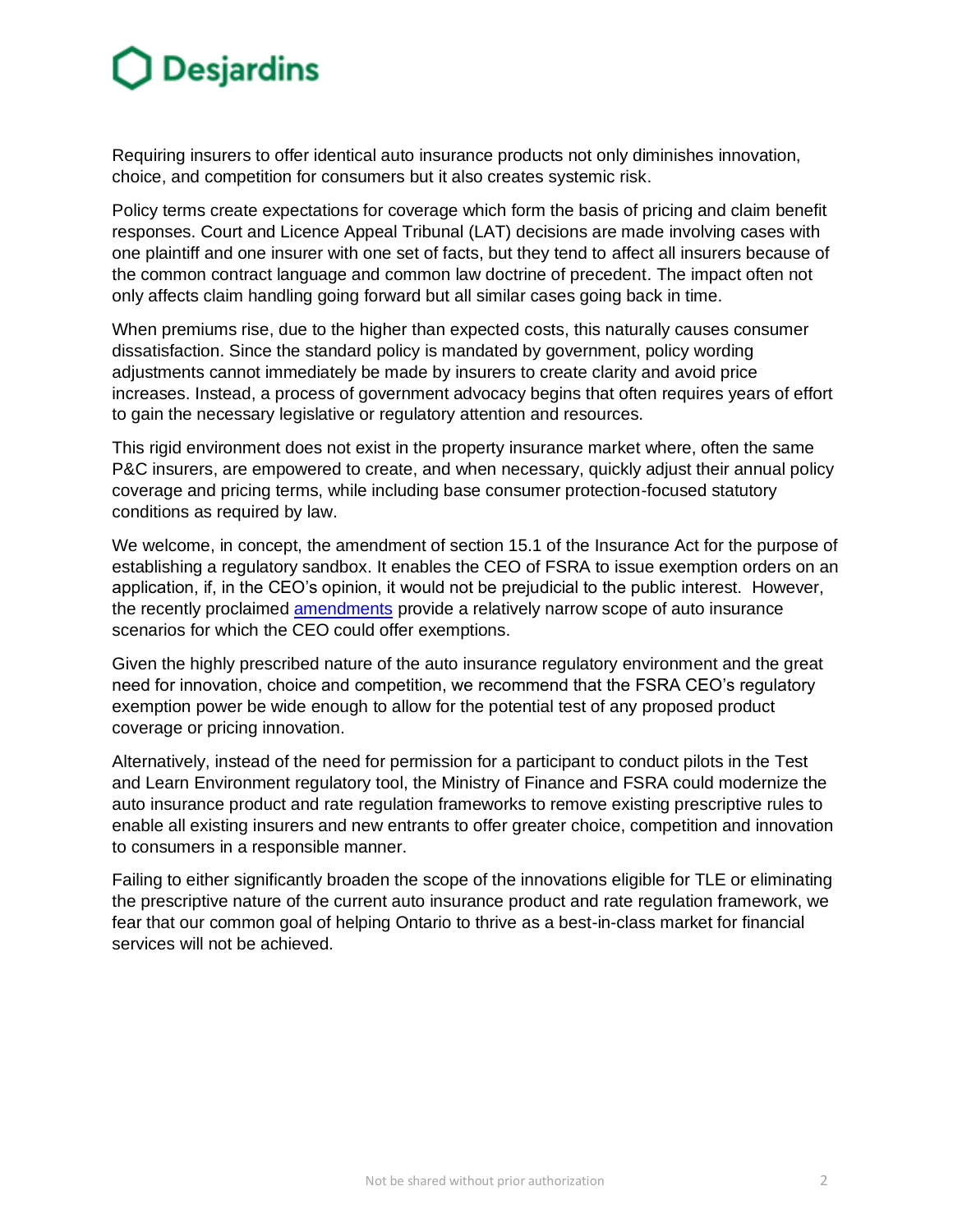## **Innovation vision and guiding principles:**

#### *Do the principles outlined by the Innovation Office resonate with you as a stakeholder?*

Desjardins is supportive of the Innovation Office's guiding principles to ensure that the pursuit of responsible innovation is aligned with protecting consumers and ensuring strong, sustainable, and resilient financial sectors. The Innovation Office should be a continuation of FSRA's commitment to being a dynamic, principles-based and outcomes-focused regulator.

We support the principle that stresses that the role of FSRA is to set a toolkit and process for financial services innovation, but not to be involved in the development of new products and services. FSRA will add value by objectively assessing risk presented to consumers by the innovation and the effectiveness of the risk mitigation strategy implemented by the innovator.

Desjardins is also supportive of the Innovation Office's principle to challenge structures within FSRA that stifle innovation. We are encouraged that FSRA will be having innovation as an integrated function across the core regulatory and support teams coordinated by the Innovation Office. Each team owning and driving the innovation ambition and process is a recipe for success. Organizational culture change takes time and requires capturing the hearts and minds of all associates.

We also agree with FSRA that that the innovation office does not have to wait for brand new tools to facilitate financial services innovation.

#### **Value proposition**

*How would you define FSRA creating meaningful and positive impact to enable responsible innovation in the sectors?*

FSRA can be a catalyst for a significant number of financial services innovations by creating a high level of confidence within the regulated entities that it will manage this process in a transparent, fair, and responsible manner.

#### *What does successful innovation look like?*

Successful innovation should ultimately result in an experience that seems so self-evident that a client would feel that it was inevitable and organic, that this new experience was not a trial or test but an evolution.

To be successful, an innovation must satisfy a customer need. An innovation must also differentiate itself from the competition and be distinguished by at least one unique feature. In the Ontario auto insurance market, this is virtually impossible since insurers are required to offer identical auto insurance products. FSRA can enable an innovative environment that allows insurers to pivot easily in new and different directions.

A successful innovation environment managed by FSRA would be consistent and dependable for participants and provide reasonable protections of commercially sensitive information. A successful innovation environment will also include transparency of TLE cases and their results.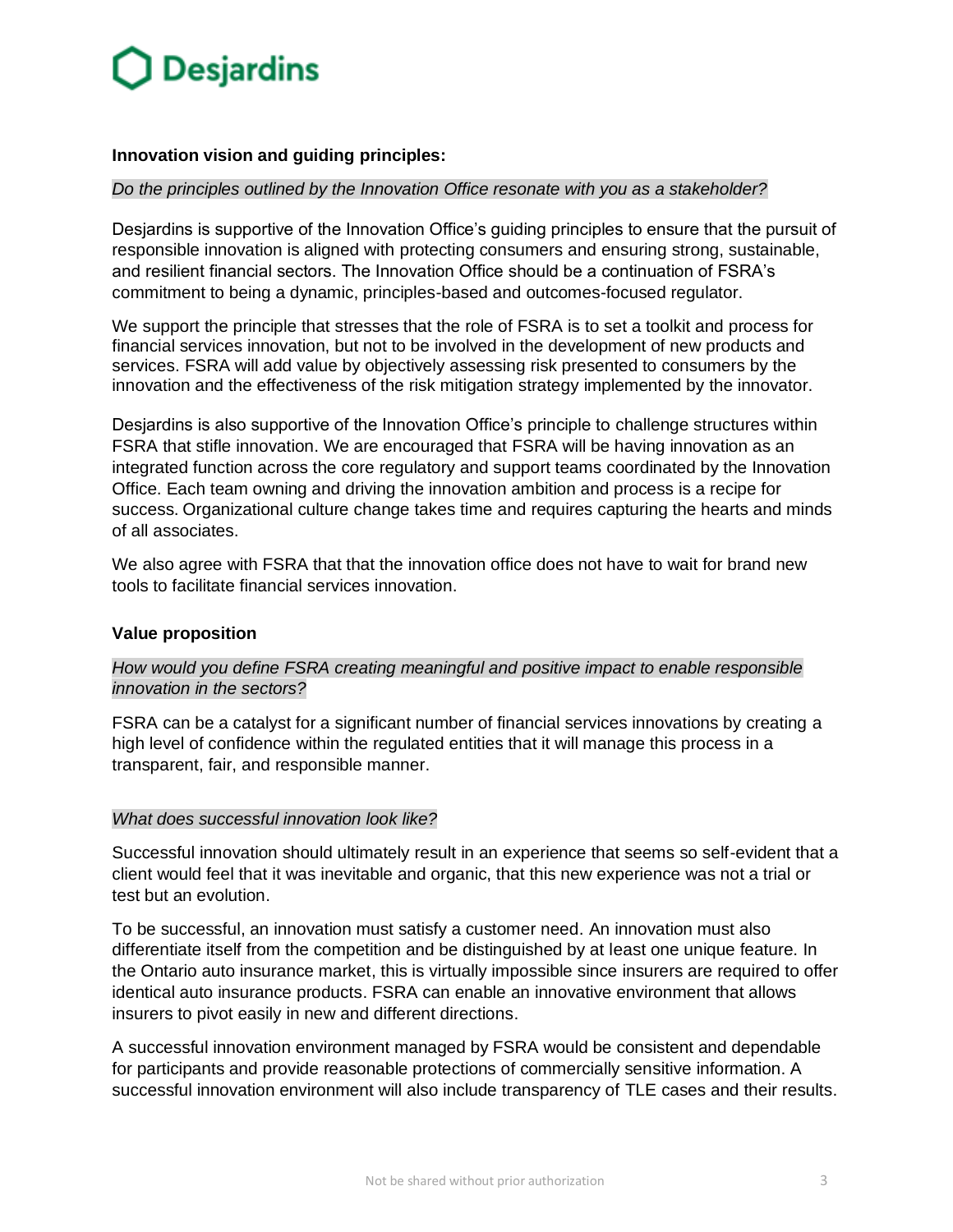## **Role of the Innovation Office**

#### *What role do the sectors want to see FSRA play in facilitating innovation?*

#### 1. **Establishing an Innovation Culture within FSRA**

FSRA must continue to adapt to address new and ever more complex challenges facing the financial services regulatory space. To help stay ahead of these challenges and disruptions it's crucial that FSRA creates a mindset within its organization that welcomes and expects innovation from its regulated entities and new entrants. That includes being able to identify system problems and help entities to translate their ideas into projects that can be piloted on a small scale and then implemented and diffused to effect system-wide change.

## 2. **Provincial Regulatory Collaboration & Testing Cost-Efficiencies**

Many of the regulated entities and new entrants would wish to offer their innovated product or service not only in Ontario but across Canada. In some cases, the Ontario regulatory barrier to the innovation will not be unique to Ontario and will exist in some form in other provinces. We believe that FSRA can play a facilitating role with other provincial regulators to allow for the potential of a relatively efficient rollout of successful innovations to other jurisdictions. In practice, this may mean consultation with the other regulatory bodies at the design stage to build consensus on measures of success for the test and agreements with the innovator for sharing of test results with the other jurisdictions to accelerate the effectiveness of their regulatory decisions on this new product or service.

*What are your most relevant touchpoints with FSRA on new opportunities and what can be improved? To this point, have you felt encouraged and comfortable bringing innovative ideas to FSRA? If so, through what channels have you done so? Did you feel that your ideas were actioned and engaged with by FSRA?*

Primarily due to the very restrictive regulatory framework, there have been very limited occasions where we have been able to approach FSRA with an innovative idea.

We have done so recently in the usage-based insurance (UBI) space and found that our usual leadership contact person at the Auto Insurance Rates and Operations team to be open-minded towards innovation. Our proposal was actioned and approved for use in the market in a relatively short time frame.

As well, a recent automobile filing with FSRA began with limited appetite for non-traditional approaches to the proposed wordings. However, as things went along there was a welcome change in the position to review an innovative submission of an auto endorsement. FSRA demonstrated an openness to pursue innovation which was appreciated.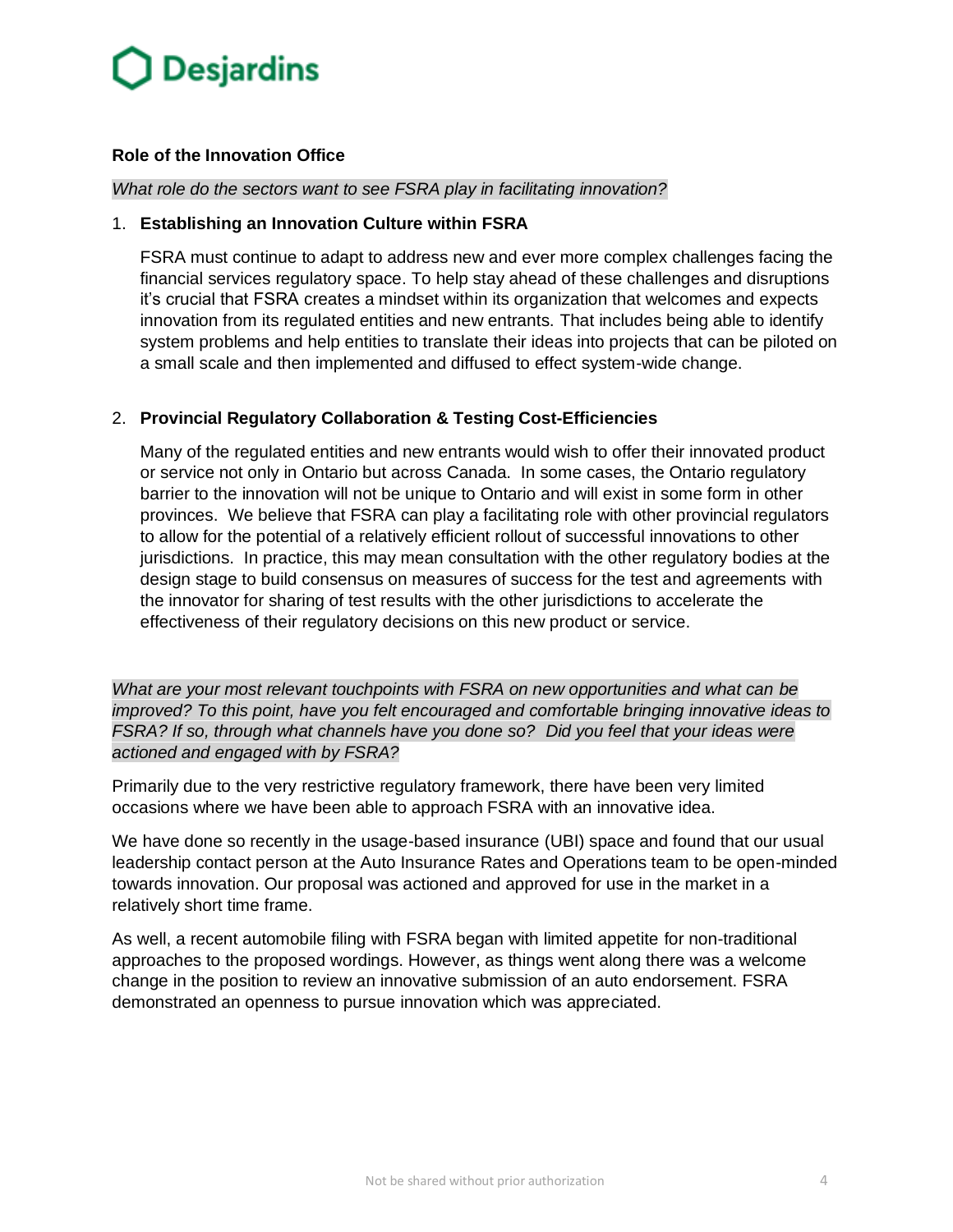## **The Innovation Process**

## *What is your preferred 'point of entry' when bringing innovation ideas to FSRA?*

We would likely prefer to continue to first bring ideas to our normal contacts within FSRA to have a conversation about our intent and to gain their initial feedback.

## **The Innovation Process and the impact on innovators**

## *Do you see any gaps in our Innovation Process in the development of an innovation opportunity?*

The 5-step proposed innovation process appears reasonable and complete. We believe that within the "Communication and measurement" step it should include informing other regulated entities of the opportunity as they may also be interested and capable of testing their own related product or service innovation now that they know that FSRA is willing to consider a CEO regulatory exemption for the purposes of a test. The responses may influence FSRA's decision related to which of the two main types of testing environments (i.e. Activity vs. Status TLE) should be used.

## **Intake and the role of innovators and regulated entities**

## *How useful is the intake questionnaire? Would any of the information requested be too onerous for an innovator to provide? Why?*

Desjardins recognizes the value in providing the details in writing and submitting them to FSRA to allow it to share the information across its relevant organizational functions and to move towards a decision. A standard intake form as part of the process certainly makes sense for a new entrant who would not have established points of contact with FSRA and generally can be instructive for existing regulated entities in terms of questions to consider before approaching FSRA with a proposal. But as stated earlier, our most likely approach would be to first informally discuss our idea and solicit feedback with an appropriate established FSRA contact person. Based on the outcome of that conversation we would move to more formal documentation to provide greater details as suggested by the proposed intake questionnaire approach.

The request for consumer-facing sample materials to demonstrate the client experience may be challenging to produce at the inquiry stage of innovation. These kinds of client-facing documents would typically be produced at a later stage of innovation planning once regulatory approvals have been secured. But certainly, they would be produced and made available to the regulator once agreements in principle have been established. In fact, the consumer-facing documents would benefit from the regulatory dialogue and expectation setting. For example, should the consumer-facing documents make a specific reference that this offer is being provided under a temporary test and learn environment regulatory exemption offered by the provincial regulator?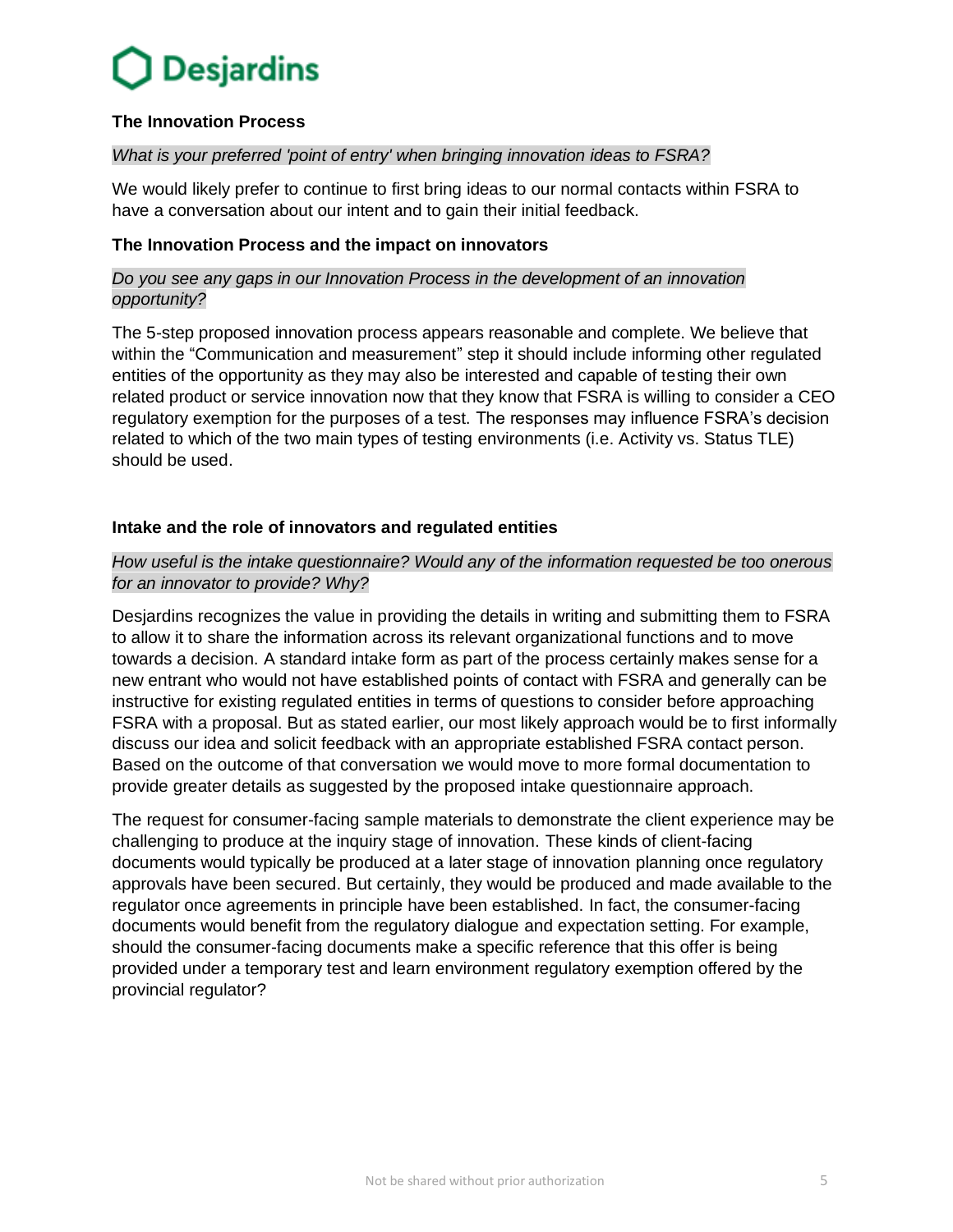

#### **Risk framework**

#### *How can we successfully appraise and manage risks from innovation?*

One of the challenges of appraising risk is calculating impacts. A potential tool may be consumer research that measures Ontarians views on the perceived impacts of risks presented by choosing certain financial services products or service offers. In terms of management of risks presented by innovation, we would assume that providing sufficient transparency of the risks as part of the product offer to the client and presenting the innovation as a choice controlled by the client are two risk mitigation strategies that can largely offset most potential risks identified by FSRA's five-step process for assessing risk.

### **Use cases**

## *What are some of the critical innovation opportunities do you see in your sectors and where do you see barriers to enabling these innovations?*

As noted previously, the auto insurance market in Ontario is characterized by mandatory prescribed policy wordings that virtually eliminate unique coverage choices and a rate regulation framework that limits the ability for insurers to offer dynamic pricing choices to clients.

We encourage FSRA to adopt a broad view of innovation and a range of opportunities that includes technological and product solutions, new business structures and models, etc.

### **Test and Learn Environments (TLEs)**

### *Do you see any roadblocks to innovators being inclined towards and comfortable with participating in FSRA TLEs?*

#### 1. **Commercially Sensitive Information**

While TLE transparency is important, given the commercial sensitivity, reasonable confidentiality for testing participants and the test objectives should be incorporated.

## 2. **Uncertainty of Future Regulatory Approval and its Timing**

Innovators may need to invest significantly to pilot some innovations. These investments will need to be weighed against a risk that the regulator will not allow the product or service to continue. In terms of commercial viability, it can often take many years for an organization to evaluate the consumer appetite, operational impacts, and ultimate commercial viability of the innovation. Ceasing an innovation requires client communications and a client product or service transition plan.

We understand that measures of success will be determined prior to any pilot being launched in the TLE. In the consumer protection context, we recommend that the evaluation criteria be focused upon the avoidance of specific consumer harms.

Compared to the time it takes to determine commercial viability for an innovation, the time required for FSRA to identify significant consumers harms should be relatively short (i.e. less than 12 months). In our view, at the close of a TLE pilot, if the innovation did not experience consumer harms as defined at the start of the pilot, then the innovator should be allowed to continue outside of a test and learn environment if it wishes to do so.